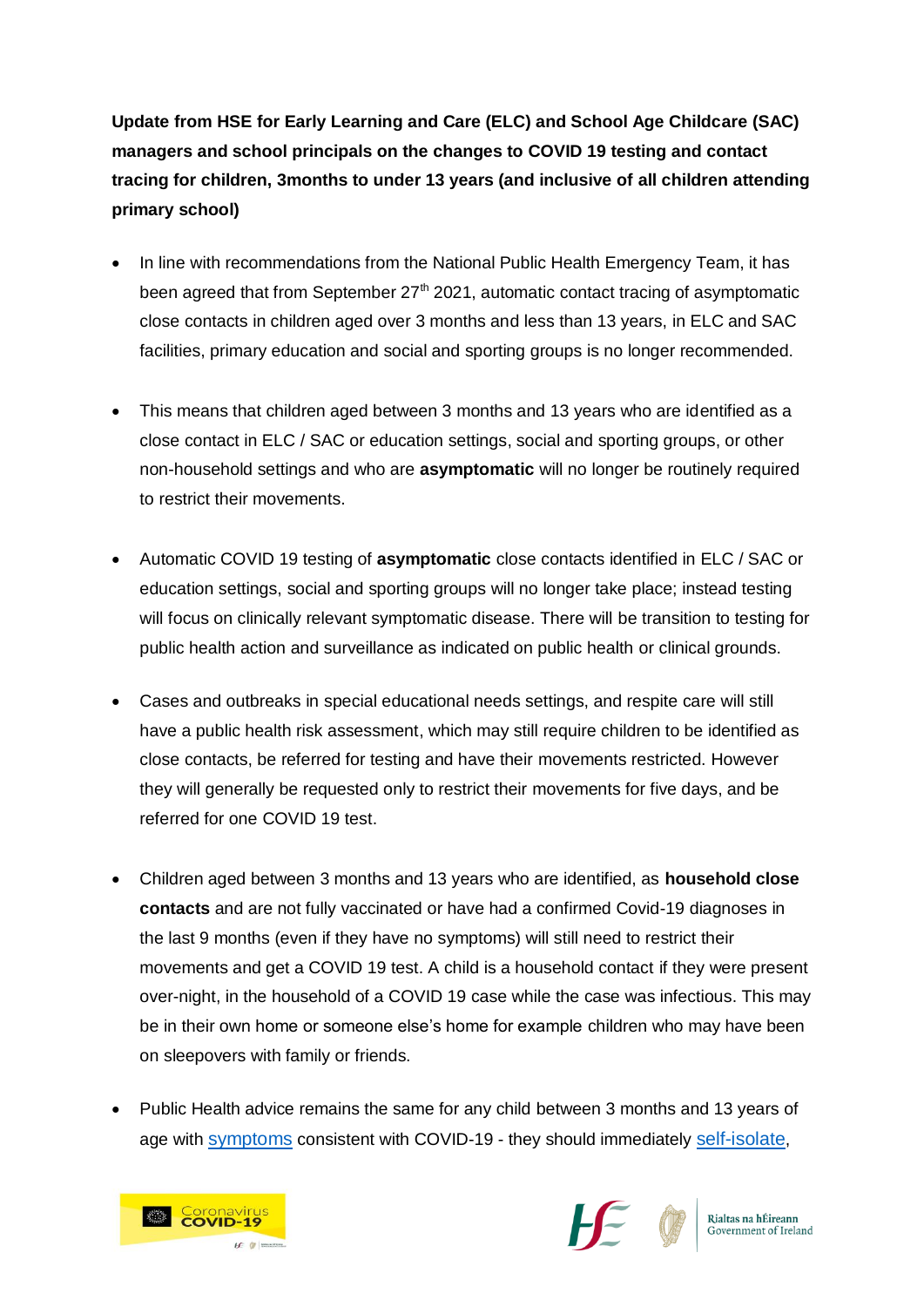should not attend childcare or school or socialise and follow current public health advice. Please see [here](https://www.hpsc.ie/a-z/respiratory/coronavirus/novelcoronavirus/algorithms/) for further information.

### **Ongoing Public Health advice**

If you are eligible for a COVID-19 vaccine, you are recommended to get a vaccine, further information on Covid-19 vaccines available at www.hse.ie

All infection, prevention, control and mitigation measures, as currently recommended for ELC / SAC, schools and sporting / social groups remain in place.

The focus of families and ELC / SAC, educational, sporting and social facilities should remain on identifying children with new symptoms, which could be consistent with COVID 19 and keeping such children isolated until the need for a test or assessment of their clinical needs can be made by their GP.

## **What does this mean for my facility / school?**

If you are an ELC / SAC or primary school facility this means that if you become aware of a case of COVID 19 who has recently attended your facility or school, you do not need to contact the HSE, and you will not be routinely contacted by the HSE.

A child who was previously identified as a close contact of a case of COVID 19 (other than a household close contact) and who does not have symptoms, will not be routinely recommended or required to restrict their movements and be tested from your facility/school.

Close observation of children for symptoms which are consistent with COVID 19 is recommended at all times.

All infection prevention and control measures, including pods and other mitigation measures should remain in place.

Any child who was previously identified as a close contact of a case from outside of the house or special educational needs / respite care setting and is currently out restricting their movements, can return to ELC / SAC facilities, schools, clubs etc provided that they have no symptoms of Covid-19 from Monday 27<sup>th</sup> September. They do not need to present for COVID 19 testing before returning. Children identified as close contacts within a special educational need school, special class or respite care, should remain restricting their





Rialtas na hÉireann Government of Ireland